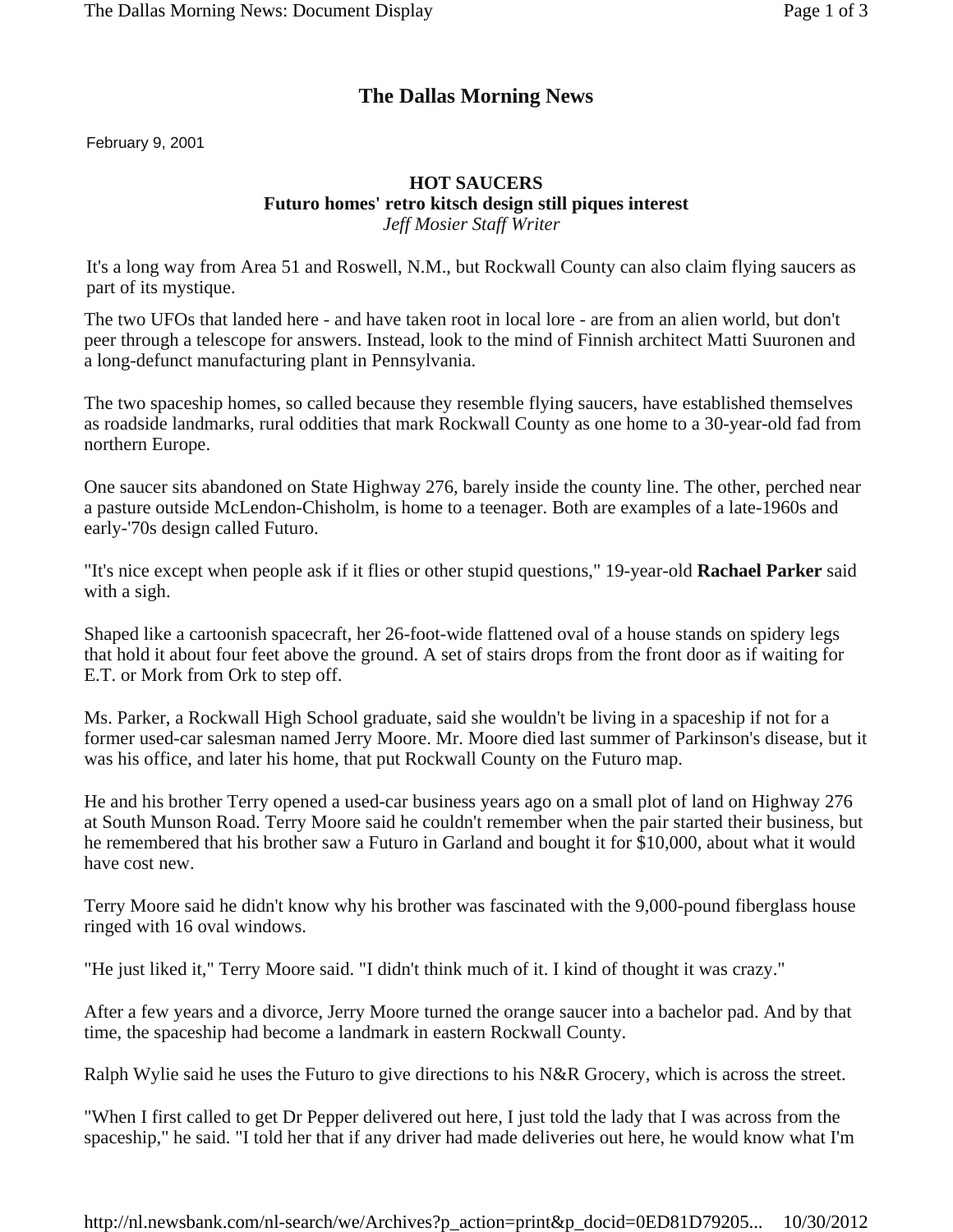talking about. My delivery got here, and the woman from Dr Pepper brought her family out to see it."

Mr. Wylie said many passers-by stopped to see Mr. Moore's Futuro, and he often gave tours of his home, which was filled with maps of star systems and books about UFOs.

Now, the house is run-down. The lawn is littered with empty beer and liquor bottles, and an old TV antenna is knocked over into the knee-high grass. The interior is filled with trash left by squatters and vandals.

Mario Santa Cruz of Dallas, who bought the land and spaceship from Jerry Moore, said he's thinking of opening a restaurant or some other business on the spot. The Futuro's future is up in the air.

"We haven't decided what to do with it yet," he said.

When the homes were first designed in Finland and manufactured by a Philadelphia company, Mr. Suuronen envisioned Futuro as a vacation home that could be taken anywhere by helicopter, according to magazine articles. The 500-square-foot homes were touted as a "portable playhouse" in a 1970 Playboy article. Science & Mechanics magazine said the Futuro carried advances in mass production and prefabrication to their "logical conclusion."

But the Futuro faded into obscurity by the mid-1970s. Finnish filmmaker Mika Taanila, who has also tackled such kitschy topics as Muzak, directed a short documentary about the history of Futuro and how the 1970s oil crisis torpedoed the dreams of cheap plastic homes, according to his Web site, www.sci.fi/ {tilde} phinnweb/circle/ektroverde /futuro.html.

It's unclear how many Futuros still exist. But there are sightings all over the country.

There is one on a hill beside Interstate 75 in Covington, Ky., overlooking motorists who cross the Ohio River into Cincinnati. Another sits behind the Design Center in San Diego.

A photo of Mr. Moore's old house even found its way into Dallas record stores in the late '90s.

Drummer Jerri Parkhurst drove past the house several years ago with a friend in the now-defunct Dallas band Juno Specter and snapped a picture of the spaceship with its front yard dotted with junk cars and a doghouse.

"It was just plopped down in the middle of nowhere," she said. "It looked like some alien landed there and turned into white trash."

That picture was the cover for Juno Specter's self-titled CD. Ms. Parkhurst, a fan of roadside curiosities, said she might even try to use the photo for the first release from her new band, Viva Maxitone.

The sight of the spaceship hunkered down on a rural highway also inspired Ms. Parker. When her family moved into their current home in 1995, there weren't enough rooms for all the children, and Ms. Parker, who previously had had a room of her own, balked at sharing with her siblings.

"She knew that the orange one [Mr. Moore's saucer] wasn't for sale, so she said, 'Buy me a spaceship, and I'll move,' " said her mother, Patty Allen. "She didn't want to move, so she gave what she thought was the impossible goal."